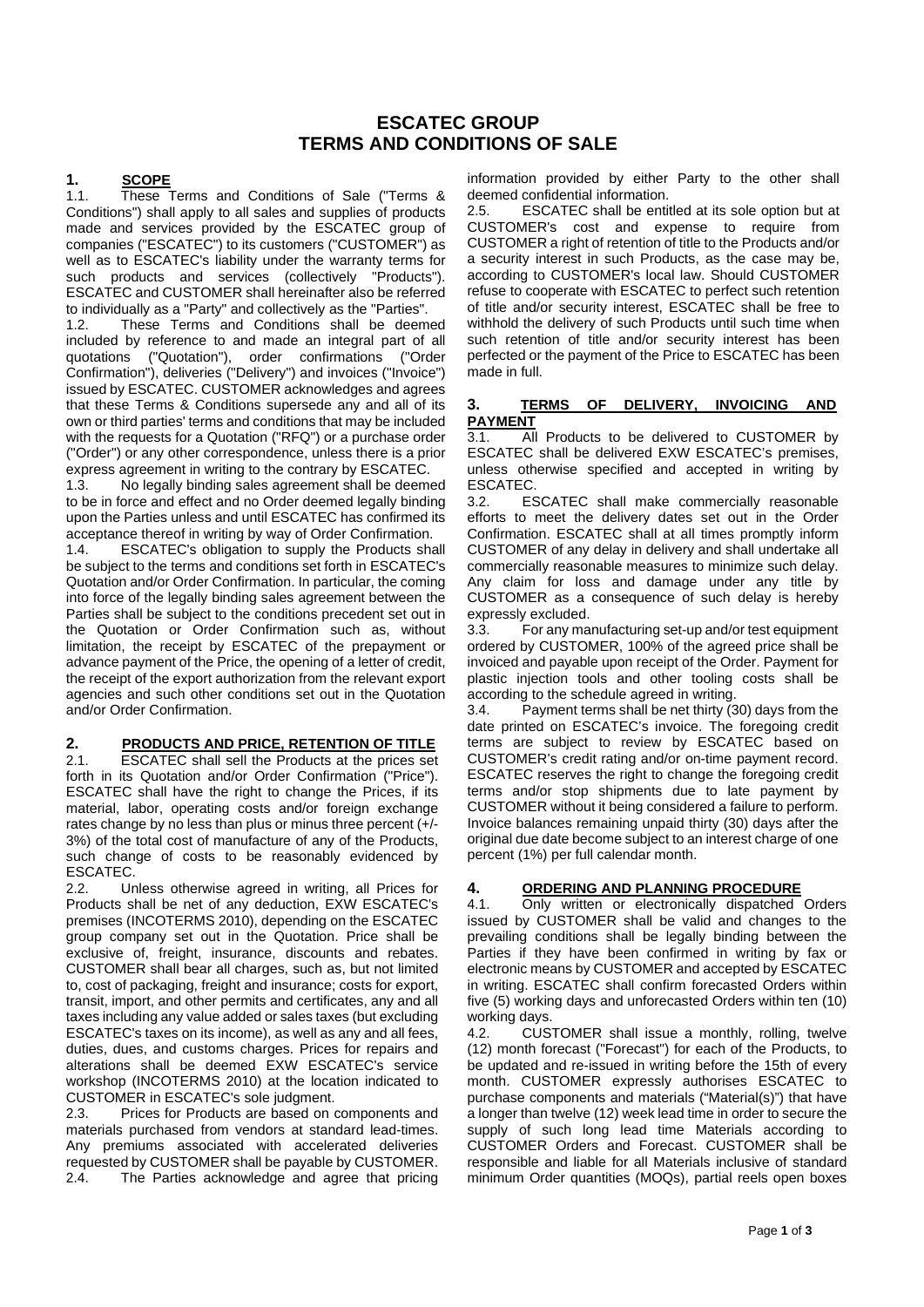and the like.

4.3. The first twelve (12) weeks (referred to as the "Firm Product Period") of the Forecast shall constitute firm and binding Orders from CUSTOMER. ESCATEC is expressly authorised by CUSTOMER to complete the manufacture to the finished goods level. CUSTOMER shall not change the Order quantity and/or cancel and/or reschedule Orders within the Firm Product Period. In the event that CUSTOMER requests increases in delivery quantities, ESCATEC shall notify the CUSTOMER within ten (10) working days whether the request can be fulfilled and notify any price premiums associated with such a request.<br>4.4. If for any reason.

If for any reason, including obsolescence or discontinuation of Products, cancellation or reduction of an Order, all or only a portion of the Material purchased by ESCATEC for the purpose of fulfilling CUSTOMER's Order becomes dormant (whereby "dormant" shall mean Material in stock which has not been used within the past twelve (12) weeks), ESCATEC shall have the right to charge CUSTOMER an amount equal to two percent (2%) per month (referred to as the "Dormant Material Charge") of the dormant Material cost. Once such dormant Material has remained dormant for three (3) months, such dormant Material must be purchased in its entirety by CUSTOMER at ESCATEC's cost plus eight percent (8%) ("Burdened Cost").<br>4.5 In the event that CUST

In the event that CUSTOMER requires ESCATEC to purchase Material from it, the purchase price will be at ESCATEC's standard price as provided in writing to CUSTOMER. ESCATEC will purchase only quantities needed to support production of the Products covered by CUSTOMER's Orders.

4.6. Where CUSTOMER consigns (free issues) Material to ESCATEC, such Material shall be sufficient to cover normal manufacturing yield loss of one percent (1%). Higher yield losses on consigned Material may still be claimed by ESCATEC from CUSTOMER in the event that they are due to causes which are not the fault of ESCATEC, e.g., relating to design or component quality. Material supplied by CUSTOMER shall be delivered DDP to ESCATEC's designated manufacturing location (INCOTERMS 2010) and CUSTOMER shall bear the responsibility for the quality and timely delivery of such Material.

### **5. QUALITY ASSURANCE**

General workmanship shall be in accordance with ESCATEC's standards. PCBAs will follow IPC-A-610 Class II standards and the agreed product specification.

5.2. CUSTOMER shall inspect each shipment within five (5) working days as of date of delivery and notify ESCATEC whether the shipment is accepted or rejected. Details of any non-conformance shall be faxed/emailed to ESCATEC. Upon instructions of ESCATEC, rejected samples may be returned by express courier to ESCATEC at CUSTOMER's cost.

## **6. PRODUCT WARRANTY**

#### Express Warranty:

6.1.1. ESCATEC hereby warrants that the Products are free of workmanship defects under normal use, for a period of twelve (12) months after date of invoice to CUSTOMER. Defects and/or non-conformances which are related to Material and design issues are expressly excluded from ESCATEC's warranty.

6.1.2. ESCATEC's obligation under this express warranty shall be, at ESCATEC's sole option and expense, to replace or repair the Product or part thereof. ESCATEC warrants the repaired or replaced Products or part thereof for a period of ninety (90) days from the date of shipment to CUSTOMER or through the end of the original warranty period, whichever period is longer. All Products or parts replaced become

automatically property of ESCATEC.

6.1.3. Subject to the exclusions of warranty set out in the Clause 6.3, the terms "defect" or "defective" shall mean only defects of workmanship on the part of ESCATEC which result in a Product that does not fulfill ESCATEC's quality standards and/or the technical specifications attached to the Order, and for which CUSTOMER has not granted an exemption.

6.2. Obtaining Warranty Service: CUSTOMER must contact ESCATEC within the applicable warranty period to obtain a return material authorization ("RMA"). ESCATEC will not accept Products or parts thereof received without a RMA and will return them to CUSTOMER at CUSTOMER cost and expense. Any Product returned to ESCATEC must be in its original packaging or the equivalent. CUSTOMER must ship the defective Products at its own cost and expense to ESCATEC while repaired or replacement Products will be shipped to CUSTOMER at ESCATEC's cost and expense.

6.3. Warranty Exclusive: CUSTOMER sole remedy for breach of the warranty shall be the express warranty set out in Clause 6.1. The express warranty is exclusive and in lieu of all other warranties, terms or conditions express or implied, either in fact or by operation of law, statutory or otherwise, including warranties, terms or conditions of merchantability, fitness for a particular purpose, satisfactory quality and noninfringement, all of which are expressly disclaimed. ESCATEC shall not be liable if the alleged defect or malfunction was caused by any cause beyond the range of the Products' intended use or is not due or attributable to ESCATEC. This warranty does not cover physical damage to the Product or malfunctions resulting from the use of the Product in conjunction with any sort of ancillary or peripheral equipment if ESCATEC determines that there is no fault with the Product itself.

6.4. In the event of a defect due to deficient Material, ESCATEC obligations shall be limited to working with CUSTOMER on a commercially reasonable efforts basis to mitigate costs and expenses associated with such defect and to negotiate with the relevant Material supplier. In this context, ESCATEC shall transfer and assign all product warranties received from its suppliers to CUSTOMER.

### **7. LIMITATION OF LIABILITY, PRODUCT LIABILITY**

TO THE FULLEST EXTENT PERMITTED UNDER APPLICABLE LAW, ESCATEC'S LIABILITY SHALL BE LIMITED TO THE RESPONSIBILITIES CONTAINED IN CLAUSE 6 (PRODUCT WARRANTY). NOTWITHSTANDING THE FOREGOING AND ANYTHING TO THE CONTRARY IN THIS AGREEMENT, ESCATEC EXCLUDES ANY AND ALL LIABILITY, WHETHER BASED IN CONTRACT, STRICT LIABILITY, WARRANTY OR TORT (INCLUDING NEGLI GENCE), OR ANY OTHER BASIS WHATSOEVER, FOR DIRECT, INCIDENTAL, CONSEQUENTIAL, INDIRECT, SPECIAL, OR PUNITIVE DAMAGES OF ANY KIND, OR THIRD-PARTY CLAIMS AND OTHER INCIDENTAL OR SPECIAL LOSSES, WHICH MAY ARISE FROM NON-FULFILLMENT OF CONTRACTUAL OBLIGATIONS BY ESCATEC AND/OR FROM THE OPERATION OR INTERRUPTION OF THE OPERATION OF THE PRODUCTS SUPPLIED BY ESCATEC, OR ANY COSTS OF PROCUREMENT OF SUBSTITUTE PRODUCTS BY CUS-TOMER, OR FOR THE LOSS OF REVENUE OR PROFITS, LOSS OF BUSINESS, LOSS OF INFORMATION OR DATA, OR FINANCIAL LOSS ARISING OUT OF OR IN RELATION WITH THE SALE, INSTALLATION, MAINTENANCE, USE, PERFORMANCE, FAILURE, OR INTERRUPTION OF THE PRODUCT, EVEN IF ESCATEC HAS BEEN ADVISED OR SHOULD HAVE KNOWN OF THE POSSIBILITY OF SUCH DAMAGES OR LOSSES. WITHOUT LIMITING THE FOREGOING AND NOTWITHSTANDING ANYTHING TO THE CONTRARY HEREIN, ESCATEC LIMITS ITS